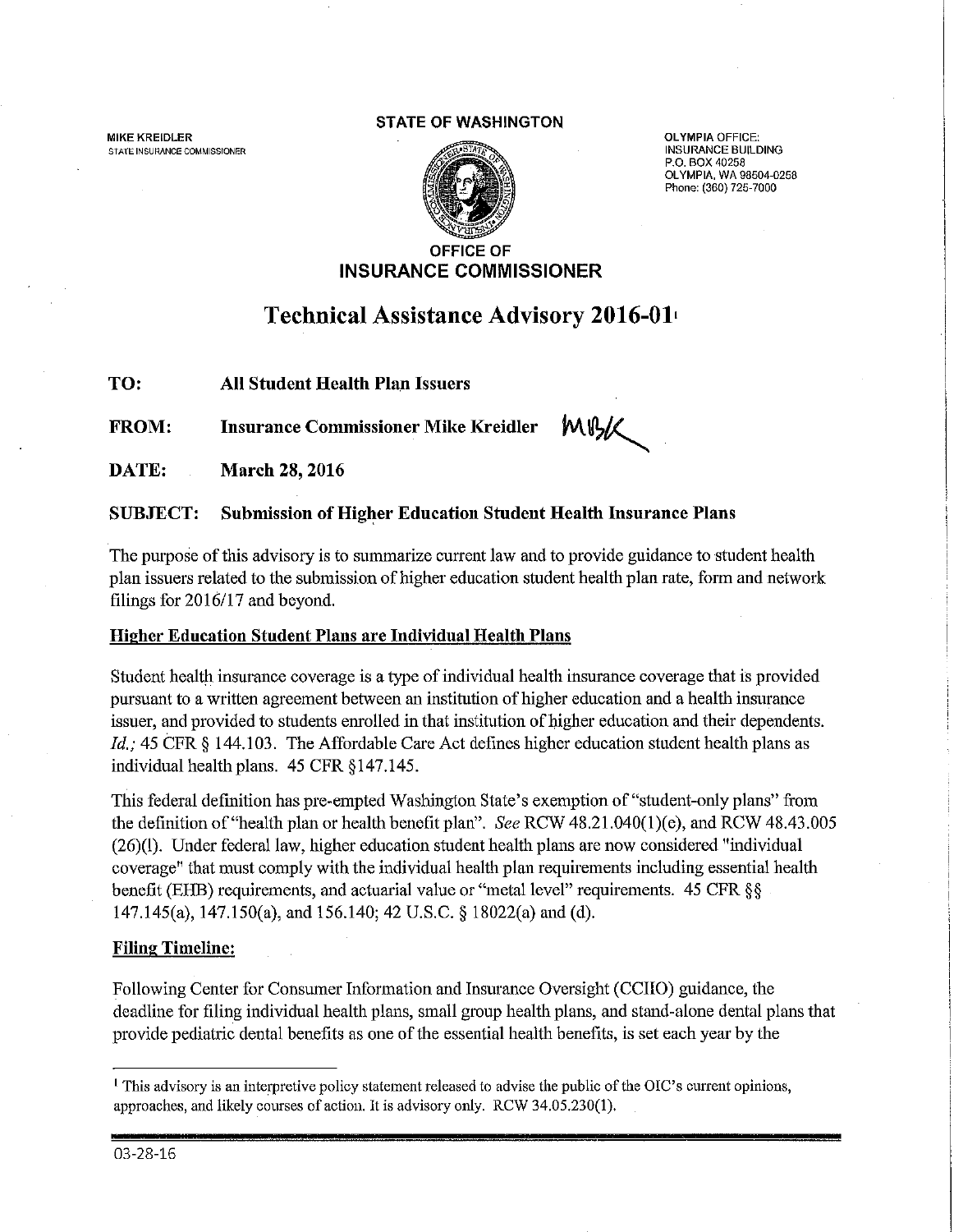Commissioner. WAC 284-43-0200. Because they are individual health plans, this deadline also applies to higher education student health plans. *See* 45 CFR §§ 144.103, 147.145. The deadline for the 2017 plan year (2016-17 policy year) is May 6, 2016.

#### **Form Filing:**

No higher education student health plans may be issued, delivered, or used unless the forms have been filed with and approved by the commissioner. RCW 48.18.100.

Issuers filing higher education student health plan forms must comply with the form filing instructions applicable to the individual health plan as required in Washington State SERFF Health and Disability Form Filing General Instructions. WAC 284.58.025. Student health plans must be filed using the Type of Insurance (TOI) of H22 in SERFF filings. *See* Washington State SERFF Health and Disability Form Filing General Instructions (2016), p. 3; NAIC Uniform Life, Accident & Health, Annuity and Credit Product Coding Matrix (2015), p. 23. As part of the Form Filing General Instructions, issuers are also required to properly complete the current analyst checklist "2017 Disability Individual Analyst Checklist" and include the checklist in the initial form filing. Washington State SERFF Health and Disability Form Filing General Instructions (2016), p. 19. For a copy of the current Filing Instructions, coding matrix and checklist, see http://www.insurance.wa.gov/for-insurers/filing-instructions/file-health-care-disability/.

#### **Rate Filing:**

Issuers must submit the student health plan rate filing concurrently with the corresponding form filing. WAC 284-58-033.

Higher education student health plans are individual plans subject to the essential health benefit and actuarial value requirements. 42 U.S.C. § 18022 (a) and (d); 45 CFR §147.145(b)(2). As a result, the plan must provide at least 60 percent actuarial value.  $45 \text{ CFR} \& 147.145(b)(2)$ .

Higher education student health insurance is subject to the Faif Health Insurance Premium rating requirements. *See* 42 U.S.C. § 300gg; *and see* 45 CFR §147.102. Issuers are required to submit an explanation and justification to demonstrate how they comply with the provisions relating to the rating of higher education student health insurance coverage. WAC 284-58-033; *see* RCW 48.18.100, RCW 48.18.110(2). Specifically, rates for each student health plan must be based on permember-rating, and structured to comply with "school-specific group community rating" as outlined in the comments to 45 CFR §147.145. 78 FR 13406-01, 13424 (February 27, 2013).<sup>2</sup>

03-28-16

<sup>&</sup>lt;sup>2</sup> Although HHS Notice of Benefit and Payment Parameters for 2017 states that a health insurance issuer that offers student health insurance coverage may establish one or more separate risk pools for an institution of higher education, if the distinction between or among groups of students (or dependents of students) who form the risk pool is based on a bona fide school-related classification and not based on a health factor (as described in 45 CFR § 146.121) , it does not change the 2013 final market rule. Furthermore, comments to the HHS Notice of Benefit and Payment Parameters for 2017 final rule state; "We note that nothing prevents a State from requiring broader risk pooling with respect to student health insurance coverage than provided for in this final rule (for example, requiring each student health insurance issuer to establish one risk pool comprised of its entire student health insurance book of business)." Patient Protection and Affordable Care Act; HHS Notice of Benefit and Payment Parameters for 2017, 81FR12204-01, 12215 (March 8, 2016).